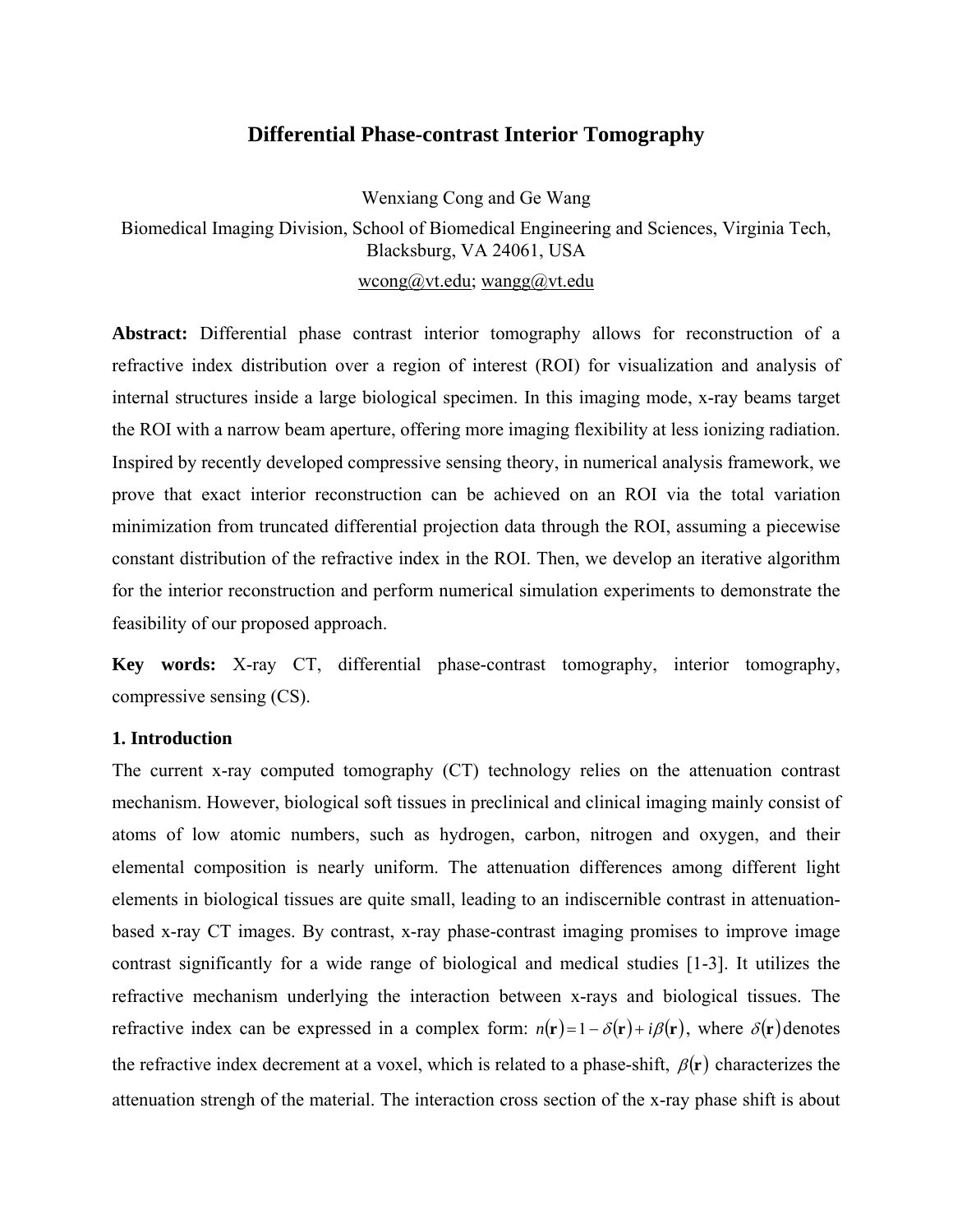one thousand times larger than that of the attenuation for an x-ray energy range of 10–100 keV, which implies that phase-contrast imaging has a much higher sensitivity for light elements compared to conventional attenuation-contrast imaging. Therefore, x-ray phase-contrast imaging can be used to observe structural variations of biological tissues, such as vessels, lesions, and fibrous tissues, and enhance the sensitivity and specificity relative to traditional x-ray imaging while potentially reducing radiation damage to the patient or animal [4-5].

Unlike attenuation-based conventional local tomography, interior tomography aims at the theoretically exact solution to the interior problem, and has been actively studied over the past several years. In this imaging mode, x-rays irradiate a region of interest (ROI) only, representing a long-standing challenge. The general interior problem does not have a unique solution only from truncated projection data [6]. Interestingly, recent results show that the interior problem is solvable if appropriate yet practical prior information is available. In particular, if the attenuation coefficient distribution on a small subregion in an ROI is known [7-9], or the attenuation coefficient distribution on the ROI has some characteristic, such as being piecewise constant or polynomial [10-12], the interior problem does have a unique solution.

Differential phase-contrast interior tomography we propose here is defined as the theory and methods to reconstruct a refractive index distribution over an ROI in a theoretically exact fashion. The previous results in this area are relevant but have not touched the goal of what we defined for differential phase-contrast interior tomography. Anastasio et al. presented differential phase-contrast tomographic imaging of an ROI from truncated differential projection data using a backprojection filtration (BPF) algorithm [13]. Pfeiffer et al. reported region-of-interest computed tomography using filtered backprojection (FBP) method based on grating-based x-ray differential phase-contrast imaging [14]. In practice, gratings of large sizes are difficult to fabricate and model, and acquired projection data may only cover a small portion of an object. While the recent interior tomography papers reported encouraging results, the current theory and techniques cannot be directly applied for differential phase-contrast interior tomography, because the involved phase-contrast data are truncated differential projection data, instead of projection data themselves.

In this paper, we demonstrate that the differential phase-contrast interior problem has a unique solution if an underlying x-ray refractive index distribution is piecewise polynomial in an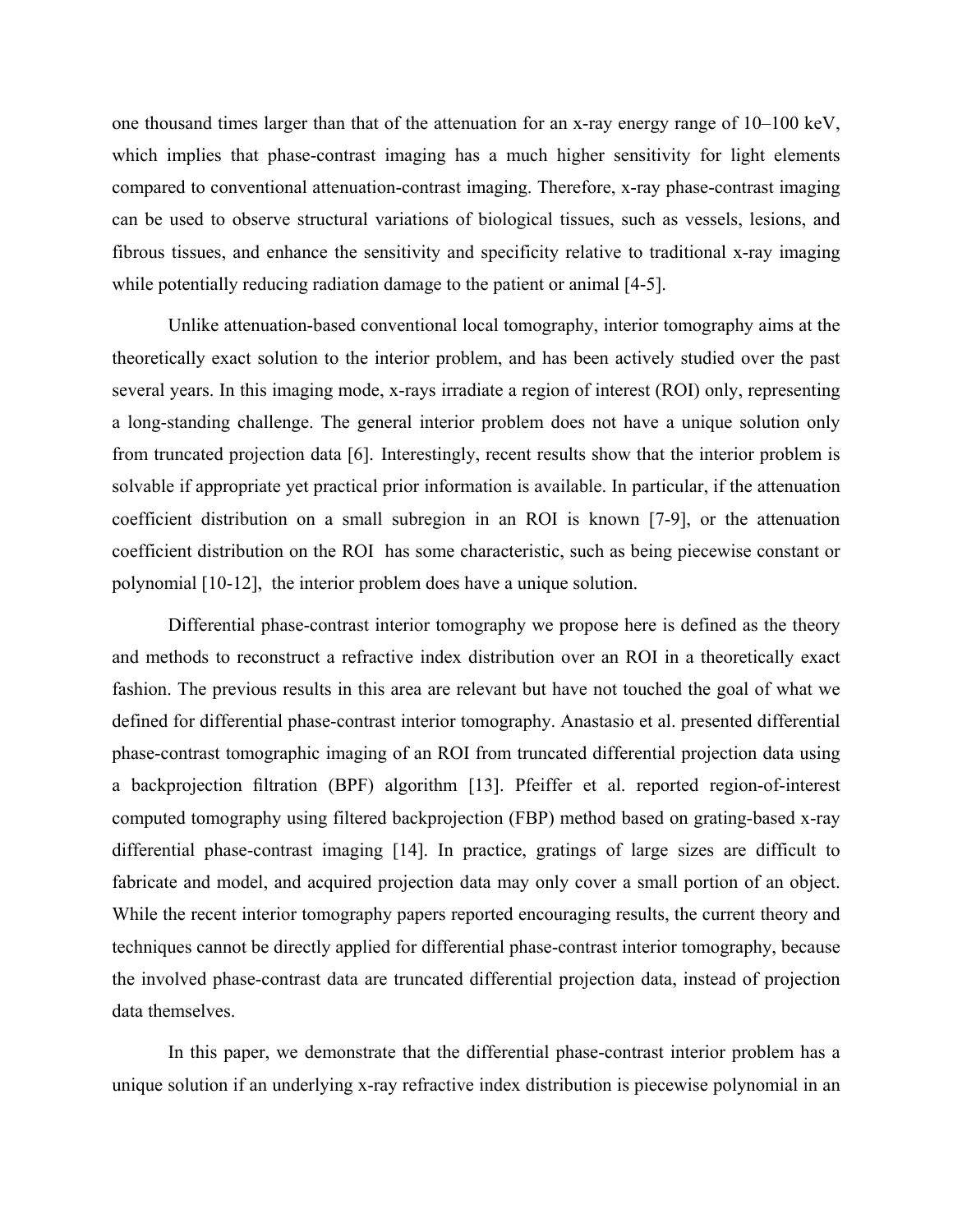ROI, and the piecewise constant refractive index distribution over the ROI can be reconstructed via the total variation minimization from truncated differential projection data through the ROI.

### **2. Differential Phase-contrast Interior Tomography Theory**

When a parallel x-ray beam passes through an object, the phase shift data can be expressed as a projection of the refractive index distribution in the object [15]:

$$
R[\delta(s,\theta)] = \frac{2\pi}{\lambda} \int_{R} \delta(s\theta + t\theta^{\perp}) dt,
$$
 (1)

where  $\lambda$  is the x-ray wavelength,  $\theta$  a directional vector of the x-ray beam at a projection angle  $\alpha$ , and  $\theta = (\cos \alpha, \sin \alpha)$ . In x-ray grating interferometry imaging or diffraction enhanced imaging (DEI), one can obtain differential projection data  $\partial_{s}R[u(s,\theta)]$  by measuring the Moiré fringe pattern. Without loss of generality, in this paper we consider the 2D case of differential phase-contrast interior tomography. An object is supported on a disk  $\Omega_A = \{ \mathbf{r} = (x, y) \in R^2 : |\mathbf{r}| < A \}$ , and an interior ROI defined as  $\Omega_a = \{ \mathbf{r} = (x, y) \in \mathbb{R}^2 : |\mathbf{r}| < a \}$  for  $0 < a < A$ . Using a similar method to attenuation interior tomography [12], we can obtain following Lemma 1,

**Lemma 1**: If  $h(\mathbf{r})$  and  $\delta(\mathbf{r})$  are piecewise smooth for  $\mathbf{r} \in R^2$ , compactly supported on the disk  $\Omega_A$ , and have same differential phase projection data  $\partial_s R[h(s, \theta)] = \partial_s R[\delta(s, \theta)] - a \leq s \leq a, \theta \in S^1$ , then the difference function  $u(\mathbf{r}) = h(\mathbf{r}) - \delta(\mathbf{r})$  is analytic in the disk  $\Omega_a$ , and  $\partial R[u(s, \theta)] = 0, \quad -a \leq s \leq a, \theta \in S^1.$ 

**Lemma 2**: If a function  $u(x)$  is (1) a polynomial function for  $x \in (-a, a)$ ; and (2)  $Hu(x) = 0$  for  $x \in (-a, a)$ , where *Hu(x)* is the Hilbert transform of  $u(x)$ , then  $u(x)=0$  almost everywhere.

**Proof**: Let  $\Omega = (C \setminus R) \cup (-a, a), g(x) = Hu(x)$  for  $x \in (-\infty, \infty)$  and define

$$
f(x) = -\frac{1}{\pi} \left( \int_{-\infty}^{-a} \frac{g(t)}{z - t} dt + \int_{a}^{\infty} \frac{g(t)}{z - t} dt \right) \text{ for } z \in \Omega .
$$
 (2)

The function  $f(z)$  is analytic in  $\Omega$ . Let  $z = x + iy$  with  $y > 0$ , and we have following formulas from Eq. (2):

$$
\text{Re}[f(z)] = \frac{1}{\pi} \int_{R} \frac{t - x}{(t - x)^2 + y^2} g(t) dt \text{ , and } \text{Im}[f(z)] = \frac{1}{\pi} \int_{R} \frac{-y}{(t - x)^2 + y^2} g(t) dt \tag{3}
$$

From  $f(z) - f(\overline{z}) = 2 \text{Im}[f(z)]$ , we obtain [16-17]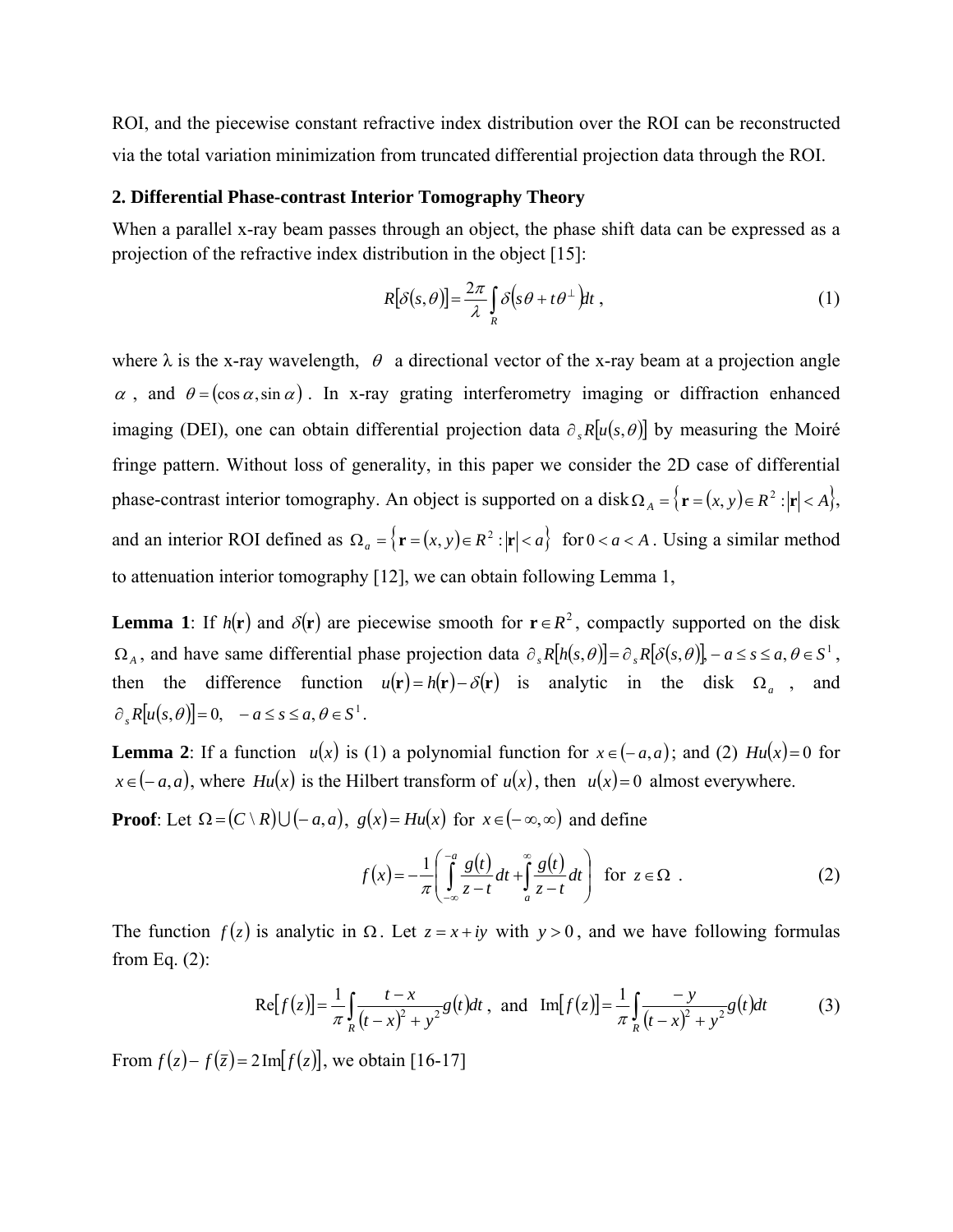$$
\lim_{y \to 0^+} [f(z) - f(\overline{z})] = \frac{1}{2i} g(x)
$$
 almost everywhere. (4)

From the above Condition (1) and (2), we have that  $f(z)$  is a polynomial function in  $\Omega$ . Hence, we have  $g(x)=0$  almost everywhere from Eq. (4), which implies  $u(x)=0$  almost everywhere.

**Lemma 3.** If an image  $u(\mathbf{r})$  satisfies: (1)  $u(\mathbf{r}) = p(\mathbf{r})$  for  $x \in \Omega_a$ , where  $p(\mathbf{r})$  is a 2D polynomial function, and (2)  $\partial_s R[u(s, \theta)] = 0, -a \le s \le a, \theta \in S^1$ , then  $u(\mathbf{r}) = 0$ .

**Proof**: For an arbitrary  $\varphi_0 \in [0, \pi)$ , let  $L_{\theta_0}$  be the line through the origin and tilted by  $\theta_0 = (\cos \varphi_0, \sin \varphi_0)$ . When  $u(\mathbf{r})$  is restricted to the line  $L_{\theta_0}$ , it can be expressed as

$$
v_{\varphi_0}(t) = u(t \cos \varphi_0, t \sin \varphi_0), \quad t \in (-\infty, \infty).
$$
 (5)

By the relationship between the backprojection of differentiated projection data and the Hilbert transform of an image [12,18], we have

$$
Hv_{\varphi_0}(t) = -\frac{1}{2\pi} \int_{\varphi_0 - \frac{\pi}{2}}^{\varphi_0 + \frac{\pi}{2}} \delta_s R[u(s, \theta)]_{s = \mathbf{r} \cdot \theta} d\varphi , \qquad (6)
$$

where  $\mathbf{r} = (t \cos \varphi_0, t \sin \varphi_0)$ , and  $\theta = (\cos \varphi, \sin \varphi)$ . By Condition (1) and Eq. (5), we have  $v_{\varphi_0}(t) = p(t \cos \varphi_0, t \sin \varphi_0)$ ,  $t \in (-a, a)$ , where  $p(t \cos \varphi_0, t \sin \varphi_0)$  is a polynomial function with respect to t. By Condition  $(2)$  and Eq.  $(6)$ , we have

$$
Hv_{\varphi_0}(t) = 0 \quad \text{for} \quad t \in (-a, a) \tag{7}
$$

By Lemma 2, we have that  $v_{\varphi_0}(t) = 0$ , which implies that  $u(\mathbf{r}) = 0$  almost everywhere.

From Lemma 3, we obtain the following result:

**Theorem 1.** Suppose that a refractive index image  $\delta(\mathbf{r})$  of an object is piecewise polynomial in  $\Omega_a$ . If another refractive index image  $h(\mathbf{r})$  is also piecewise polynomial in  $\Omega_a$  and has the same differential phase projection data as that of  $\delta(\mathbf{r})$ ,  $\partial_s R[h(s, \theta)] = \partial_s R[\delta(s, \theta)]$  for  $s \in (-a, a)$ ,  $\theta \in S^1$ , then  $h(\mathbf{r}) = \delta(\mathbf{r})$ .

Threorem 1 show that the interior reconstruction of refractive index from truncated differential projection data has a unique solution within the class of piecewise polynomial functions in  $\Omega_a$ . Next, we present a practical method to implement the interior reconstruction to find a accurate refractive index image.

In practical numerical computation, we commonly discretize the region of iterest  $\Omega_a$  into numerical mesh, for example, dividing  $\Omega_a$  into finite rectangle sub-regions: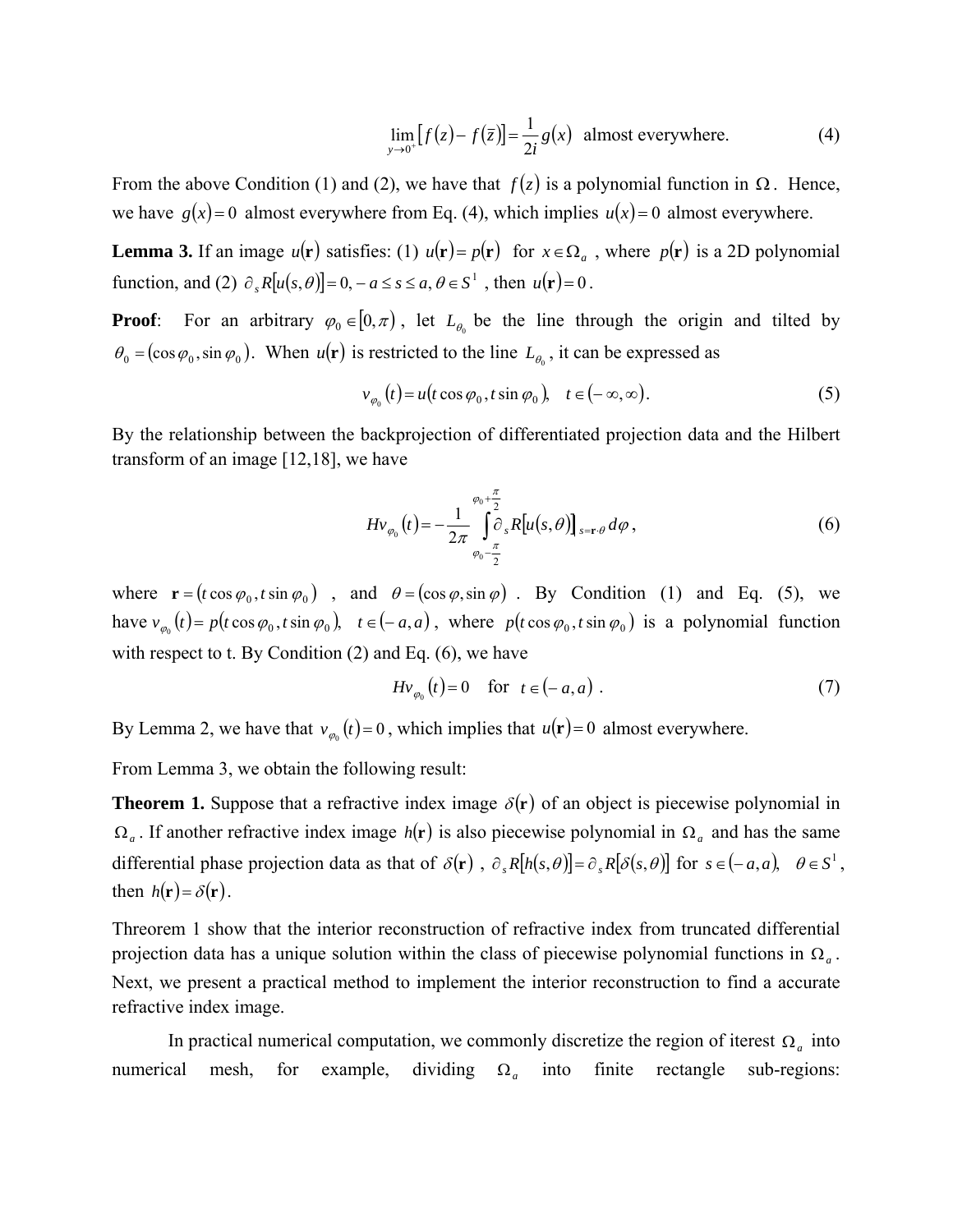$G = \{E_k, k = 1, 2, \cdots, N\}$  such that  $\Omega_a \subset \bigcup_{k=1}^{N}$ *N k*  $a \leftarrow \bigcup K$  $=1$  $\Omega_a \subset \bigcup E_k$ . Based on the numerical discretization of  $\Omega_a$ , the total variation (TV) of a function  $h(x, y)$  is defined by

$$
TV(h) = \sum_{k=1}^{N} D_{E_k}(h)
$$
\n(8)

 $D_{\mathrm{E}_{k}}(h)$  represents the anisotropic norm:

$$
D_{E_k}(h) = |h(x_k, y_k) - h(x_k + d, y_k)| + |h(x_k, y_k) - h(x_k, y_k + d)|,
$$
\n(9)

or isotropic norm:

$$
D_{E_k}(h) = \sqrt{[h(x_k, y_k) - h(x_k + d, y_k)]^2 + [h(x_k, y_k) - h(x_k, y_k + d)]^2},
$$
\n(10)

where  $(x_k, y_k)$ ,  $(x_k + d, y_k)$ , and  $(x_k, y_k + d)$  are nodal coordinates of  $E_k$  with mesh size of *d*. From the definition of TV, we have following results.

**Theorem 2.** For a sufficient small size of numerical mesh, the total variation (TV) of a piecewise constant function in  $\Omega_a$  is smaller than that of any other functions, if they have the same truncated differential phase projection data through the ROI.

**Proof**: We assume that  $\Omega_a$  contains a finite number of subsets,  $\Omega_a = \bigcup_{n=1}^{\infty}$ *M m m* 1 a =  $\Omega_a = \bigcup \Omega_m$ , with  $\delta(\mathbf{r}) = c_m$ , for  $\mathbf{r} \in \Omega_m$ ,  $m = 1, 2, \dots, M$ . We denote the boundary between sub-regions  $\Omega_i$  and  $\Omega_j$  as  $\Gamma_{ij} = \overline{\Omega}_i \cap \overline{\Omega}_j$ . We seperate the set *G* into two parts,  $G = B \cup C$ , *B* only includes rectangles which interact with the boundary  $\Gamma_{ij}$  in region  $\Omega_a$  and *C* consists of rectangles which locates inside subsets  $\Omega_m$ ,  $m = 1, 2, \dots, M$ . Let  $\delta(\mathbf{r})$  is a piecewise constant function in  $\Omega_a$  and its truncated differential phase projection data of ROI is  $\partial_s R[\delta(s, \theta)]$  for  $s \in (-a, a)$ ,  $\theta \in S^1$ . For any other function  $h(\mathbf{r})$ , which has the same truncated differential phase projection data to that of  $\delta(\mathbf{r})$ , we have,

$$
\sum_{E_k \in G} D_{E_k}(h) = \sum_{E_k \in B} D_{E_k}(h) + \sum_{E_k \in C} D_{E_k}(h).
$$
\n(11)

Let  $u(\mathbf{r}) = h(\mathbf{r}) - \delta(\mathbf{r})$ . Because  $\delta(\mathbf{r})$  is piecewise constant in  $\Omega_a$ , we obtain

$$
\sum_{E_k \in C} D_{E_k}(h) = \sum_{E_k \in C} D_{E_k}(u),
$$
\n(12)

and

$$
\sum_{\mathcal{E}_k \in G} D_{\mathcal{E}_k}(\delta) = \sum_{\mathcal{E}_k \in B} D_{\mathcal{E}_k}(\delta).
$$
 (13)

By triangle inequality, we have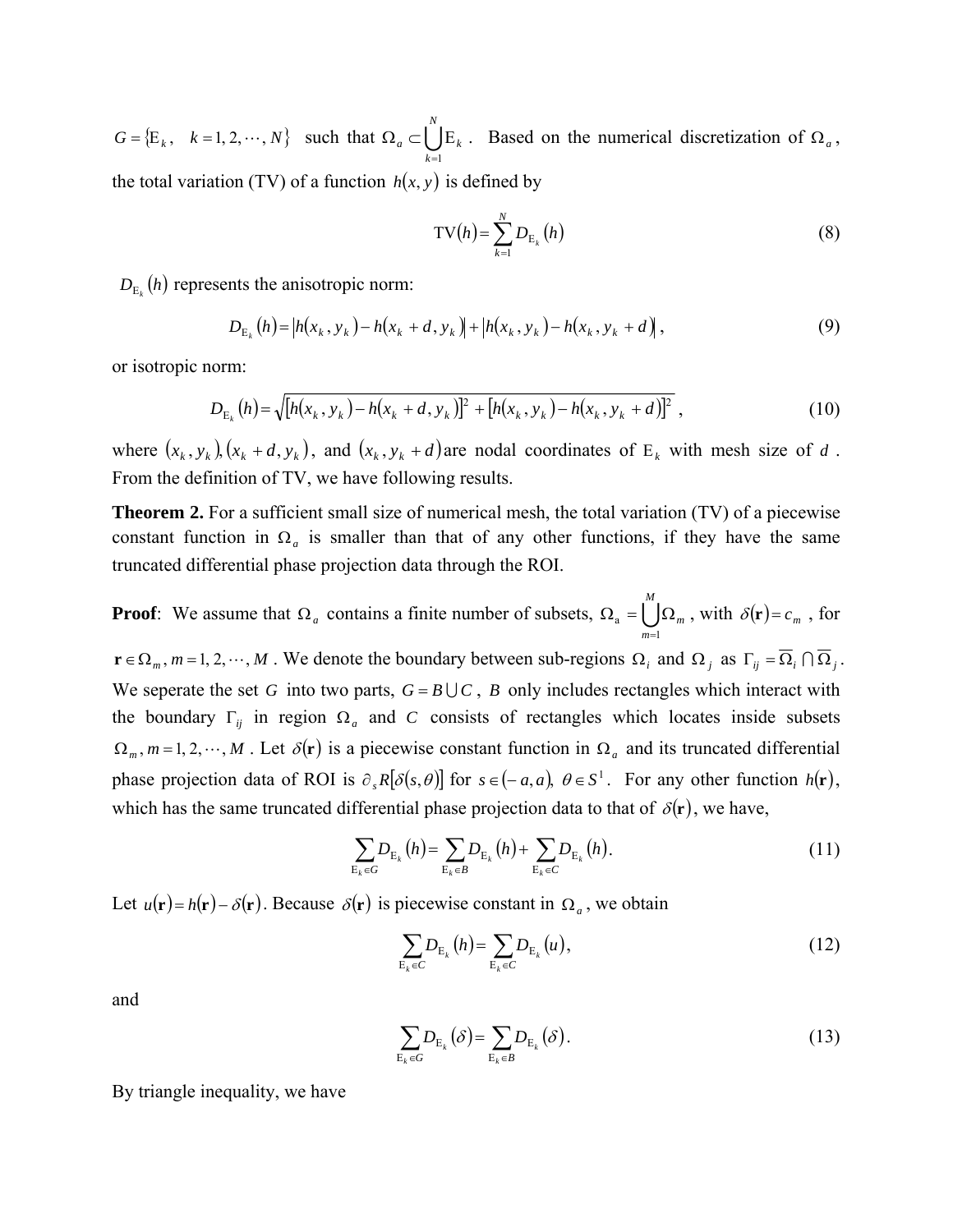$$
\sum_{\mathcal{E}_k \in \mathcal{B}} D_{\mathcal{E}_k}(\delta) - \sum_{\mathcal{E}_k \in \mathcal{B}} D_{\mathcal{E}_k}(u) \le \sum_{\mathcal{E}_k \in \mathcal{B}} D_{\mathcal{E}_k}(h). \tag{14}
$$

From Lemma 1,  $u(\mathbf{r})$  is a analytic function in  $\Omega_a$ . Clearly, the measure of *B* will decrease and measure of *C* will increase for smaller size of numerical mesh. For a sufficient small size of numerical mesh, following inequality hold,

$$
\sum_{E_k \in C} D_{E_k}(u) - \sum_{E_k \in B} D_{E_k}(u) \ge 0.
$$
 (15)

From Eqs. (11), (12), (14), and (15), we obtain,

$$
\sum_{\mathrm{E}_k \in B} D_{\mathrm{E}_k}(\delta) \le \sum_{\mathrm{E}_k \in G} D_{\mathrm{E}_k}(h). \tag{16}
$$

From Eqs. (13) and (16), we obtain the result in the theorem.

From Theorem 2, if true refractive index distribution is piecwise constant in an ROI, the differential phase-contrast interior reconstruction can be implemented through the total variation minimization in terms of the refractive index. Furthermore, in the same spirit of the above proofs, theorem 2 is easily extended to a piecewise linear (or polynomial) refractive index distribution in an ROI.

**Corollary.** For a sufficient small size of numerical mesh, the second-order total variation (TV) of piecewise linear function in  $\Omega_a$  is smaller than that of any other functions, if they have the same truncated differential phase projection data through the ROI, where the second-order total variation of a function  $h(\mathbf{r})$  is defined by a anisotropic TV

$$
TV^{2}(h) = \sum_{i=1}^{M} \sum_{j=1}^{N} \left( h(x_{i} - d, y_{j}) - 2h(x_{i}, y_{j}) + h(x_{i} + d, y_{j}) + \left| h(x_{i}, y_{j} - d) - 2h(x_{i}, y_{j}) + h(x_{i}, y_{j} + d) \right| \right), \text{ or}
$$

isotropic TV

$$
TV^{2}(h) = \sum_{i=1}^{M} \sum_{j=1}^{N} \sqrt{[h(x_{i} - d, y_{j}) - 2h(x_{i}, y_{j}) + h(x_{i} + d, y_{j})]^{2} + [h(x_{i}, y_{j} - d) - 2h(x_{i}, y_{j}) + h(x_{i}, y_{j} + d)]^{2}}
$$

here  $(x_k - d, y_k)(x_k + d, y_k)(x_k, y_k - d)$ , and  $(x_k, y_k + d)$  are neighbor nodes of  $(x_k, y_k)$  in numerical mesh with mesh size of *d* .

#### **3. Numerical Simulation**

Forbild phantom was employed to evaluate the proposed approach. It consisted of 40 disks. Each disk was assigned with a constant different refractive index to mimic biological tissues in the range of  $[0.1 \times 10^{-5}, 0.6 \times 10^{-5}]$ . A region of interest (ROI) of the phantom was assigned, as shown in Fig. 2 (a). We adoped a parallel-beam imaging geometry similar to grating interferometer imaging mode, and equi-angularly acquire 360 projections over an  $180^{\circ}$  range. The detector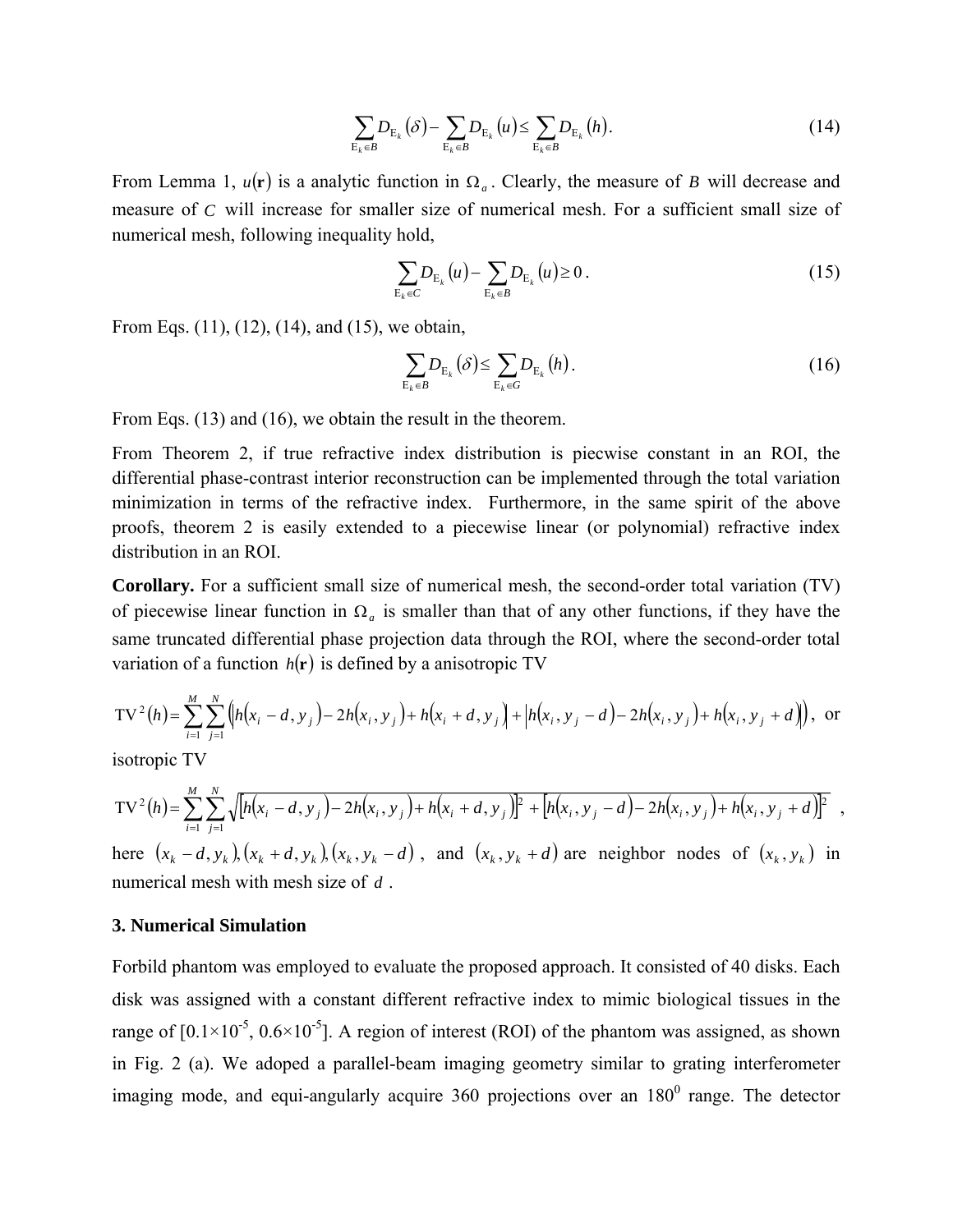array included 367 elements to collect the x-ray phase shift data through the ROI. The differential phase shift data was computed using the difference method from the projection data of the phantom, and corrupted by Gaussian noise to yield a truncated differential phase shift data with the signal-to-noise ratio of 10dB to mimic real measurement condition, as shown in Fig. 1. Based on Theorem 2, the interior reconstruction of refractive index can be formulated as following optimization model with total variation of anisotropic norm [19]:

$$
\begin{cases}\n\min_{\delta} & \sum_{i=1}^{M} \sum_{j=1}^{N} \left( \nabla_x \delta(i,j) + \left| \nabla_y \delta(i,j) \right| \right) \\
\text{s.t.} & \left\| 2\pi i w \tilde{\mathbf{A}}_{\varphi} \delta - \tilde{\mathbf{D}}_{\varphi} \right\|_{2} \leq \varepsilon\n\end{cases} \tag{17}
$$

where  $\tilde{A}_{\varphi}$  is the discrete Fourier transform of the system matrix,  $\tilde{D}_{\varphi}$  is the discrete Fourier transform of differential phase shift data  $\partial_s R[\delta(s, \theta)]$ ,  $\nabla_x \delta(i, j) = \delta(i, j) - \delta(i + 1, j)$ , and  $\nabla_y \delta(i, j) = \delta(i, j) - \delta(i, j + 1)$ . The  $l_1$ -norm regularization is a good measure of the refractive index image sparsity, and the split Bregman iterative algorithm is a efficient method to solve the  $l_1$  -norm optimization [20]:

$$
\begin{aligned}\n\left(\delta^{k+1} &= \arg \min_{\delta} \left(\frac{\lambda}{2} \left\| 2\pi i w \widetilde{\mathbf{A}}_{\varphi} \delta - \widetilde{\mathbf{D}}_{\varphi} \right\|^2 + \frac{\alpha}{2} \left\| \nabla_x \delta - u_x^k + v_x^k \right\|^2 + \frac{\alpha}{2} \left\| \nabla_y \delta - u_y^k + v_y^k \right\|^2 \right) \\
u_x^{k+1} &= \arg \min_{u} \left( \left\| u \right\|^2 + \frac{\alpha}{2} \left\| u - \nabla_x \delta^{k+1} - v_x^k \right\|^2 \right) \\
u_y^{k+1} &= \arg \min_{u} \left( \left\| u \right\|^2 + \frac{\alpha}{2} \left\| u - \nabla_y \delta^{k+1} - v_y^k \right\|^2 \right) \\
v_x^{k+1} &= v_x^k + \left( \nabla_x \delta^{k+1} - u_x^{k+1} \right) \\
v_y^{k+1} &= v_y^k + \left( \nabla_y \delta^{k+1} - u_y^{k+1} \right)\n\end{aligned} \tag{18}
$$

where  $\lambda$  and  $\alpha$  are regularization parameters. In the iteration, the first sub-problem only involves a least square type problem, and can be efficiently solved. The second sub-problems are the 1*l* norm minimization, and can be solved via soft thresholding. We performed 100 iterations. As a result, the reconstructed image was in good agreement with true one inside an ROI in both image structure and pixel values, as shown in Fig. 2 (b), (d)-(e). Comparatively, we also performed a local FBP reconstruction from the same truncated differential phase shift data. We found that the structure of the reconstructed refractive index image was in good shape, but some noise, as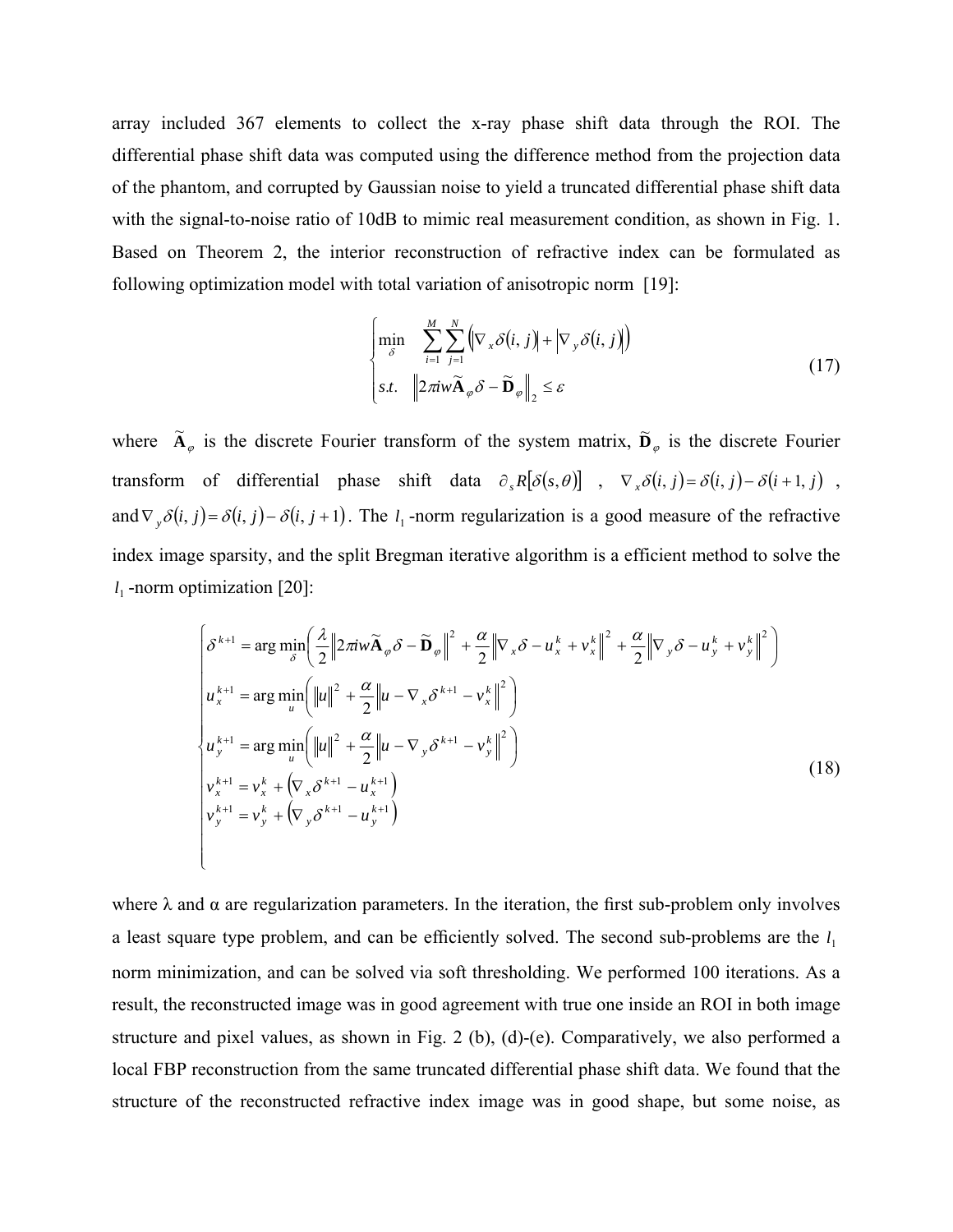shown in Fig. 2 (c). The major problem of local FBP reconstruction is the big shift of pixel values.

#### **4. Discussions and Conclusion**

In summary, we have demonstrated that the differential phase-contrast interior problem has a unique solution within the class of piecewise polynomial functions. In numerical analysis framework, we gave a rigorous proof that the accurate interior reconstruction can be achieved using TV (or high-order TV) minimization based on the truncated differential projection data. This approach allows the definition of TV with an anisotropic form and isotropic form as well, offering more flexibility in optimization algorithms. We further developed an iterative algorithm for differential phase-contrast interior tomography. Our numerical simulations have verified our theoretical finding and the feasibility of the proposed approach.

Interior x-ray Talbot interferometer imaging and interior diffraction enhanced imaging provide effiecient acquisition methods of differential phase shift data. These techniques can be widely applied for interior tomographic imaging of biological soft tissues, nondestructive testing, food inspection, archaeometry, or security sceening. The interior phase tomographic imaging allows a substantially reduction of radiation dose relative to conventional attenuation-based imaging. Furthermore, in x-ray propagation-based phase imaging, measured quantity is relatived to the second derivatives of phase shift data linked by the transport intensity equation (TIE) for an object of weak absorption and slow phase variation [21]. Using the second derivative data, interior reconstruction of a refractive index over a region of interest (ROI) is an open topic, and is still under investigation.

**Acknowledgment**: This work is partially supported by the National Institutes of Health Grant NIH/NCI CA135151 and NIH/NHLBI HL098912.

#### **References**

- [1] A. Momose, T. Takeda, Y. Itai and K. Hirano, "Phase-contrast X-ray computed tomography for observing biological soft tissues," Nature Medicine 2, 473 - 475 (1996).
- [2] A. Momose, "Demonstration of X-Ray Talbot interferometry," Jpn J Appl Phys 42, L866– L868 (2003).
- [3] T. Weitkamp, A. Diaz, C. David, F. Pfeiffer, M. Stampanoni, P. Cloetens, and E. Ziegler, "X-ray phase imaging with a grating interferometer," Opt. Express 13, 6296-6304 (2005).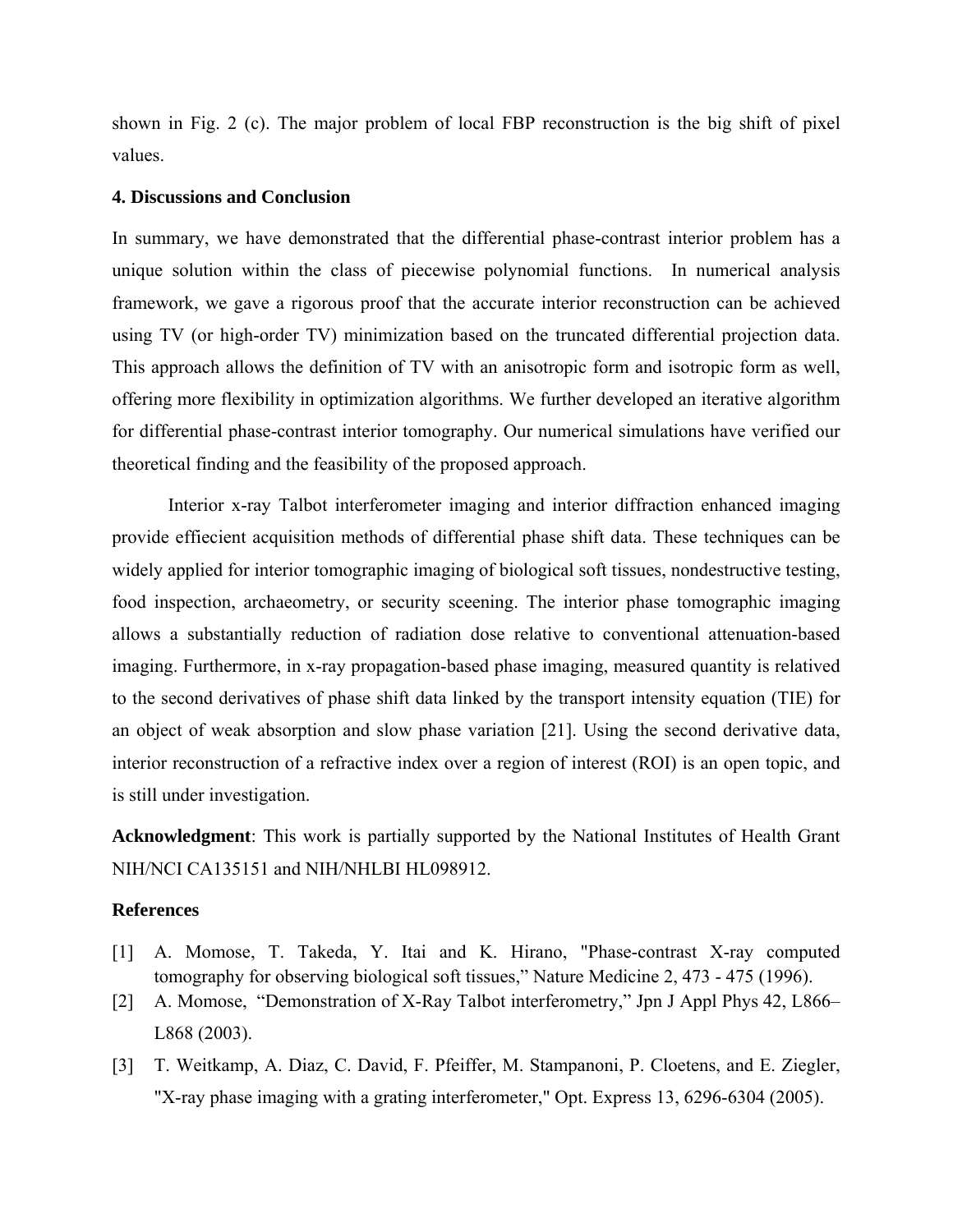- [4] A. Momose, W. Yashiro, Y. Takeda, Y. Suzuki, and T. Hattori, "Phase Tomography by Xray Talbot Interferometry for Biological Imaging," Jpn. J. Appl. Phys. 45, 5254-5262 (2006).
- [5] F. Pfeiffer, T. Weitkamp, O. Bunk, and C. David, "Phase retrieval and differential phasecontrast imaging with low-brilliance X-ray sources," Nat. Phys 2, 258–261 (2006).
- [6] F. Natterer, The mathematics of computerized tomography, SIAM, Philadelphia, 2001.
- [7] Defrise M, Noo F, Clackdoyle R, Kudo H. Truncated Hilbert transform and image reconstruction from limited tomographic data. Inverse Problems, 22, 1037–1053 (2006).
- [8] Y. Ye, H. Yu, Y. Wei, and G. Wang, "A general local reconstruction approach on a truncated Hilbert transform," International Journal of Biomedical Imaging 2007, 63634 (2007).
- [9] M. Courdurier, F. Noo, M. Defrise, and H Kudo, "Solving the interior problem of computed tomography using a priori knowledge," Inverse Problems 24, 065001 (2008).
- [10] H. Yu and G. Wang, "Compressive sensing based interior tomography," Phys. Med. Biol. 54, 2791–2805 (2009).
- [11] W. Han, H. Yu, and G. Wang, "A General Total Variation Minimization Theorem for Compressed Sensing Based Interior Tomography," International Journal of Biomedical Imaging 2009, 125871 (2009).
- [12] J. Yang, H. Yu, M. Jiang, and G. Wang, "High-order total variation minimization for interior tomography," Inverse Problems 26, 035013 (2010).
- [13] M. A. Anastasio and X. Pan, "Region-of-interest imaging in differential phase-contrast tomography," Opt. Lett. 32, 3167-3169 (2007).
- [14] F. Pfeiffer, C. David, O. Bunk, T. Donath, and M. Bech, "Region-of-Interest Tomography for Grating-Based X-Ray Differential Phase-Contrast Imaging", Phys. Rev. Lett. 101, 168101 (2008).
- [15] D. M. Paganin, Coherent X-ray optics, Oxford University Press, New York, 2006.
- [16] E. C. Titchmarsh, Introduction to the theory of Fourier integrals, Oxford University Press, London, 1948.
- [17] M. Courdurier, Restricted measurements for the x-ray transform, PhD Dissertation, University of Washington, Seattl, 2007.
- [18] F. Noo, R. Clackdoyle, J.D. Pack, "A two-step Hilbert transform method for 2D image reconstruction," Physics in Medicine and Biology 49, 3903–3923 (2007).
- [19] W. Cong, A. Momose and G. Wang, "Fourier transform based iterative method for x-ray differential phase-contrast computed tomography," Submitted manuscript (2011).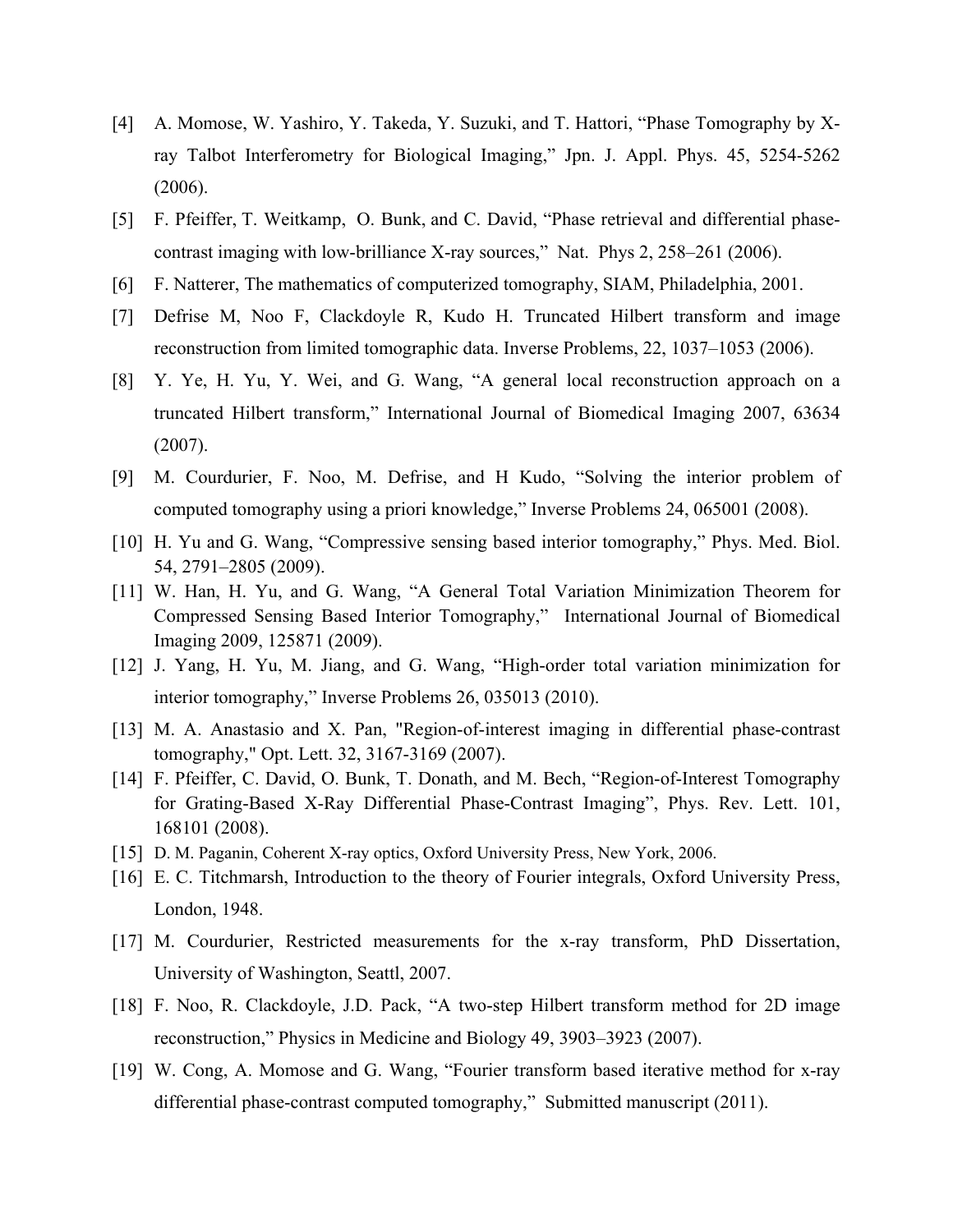- [20] T. Goldstein and S. Osher, "The split Bregman method for L<sub>1</sub> regularized problems," SIAM J. Imag. Sci. 2, 323-343 (2009).
- [21] S.W. Wilkins, T.E. Gureyev, D. Gao, A. Pogany, A.W. Stevenson, "Phase-contrast imaging using polychromatic hard X-rays," Nature 384, 335-338 (1996).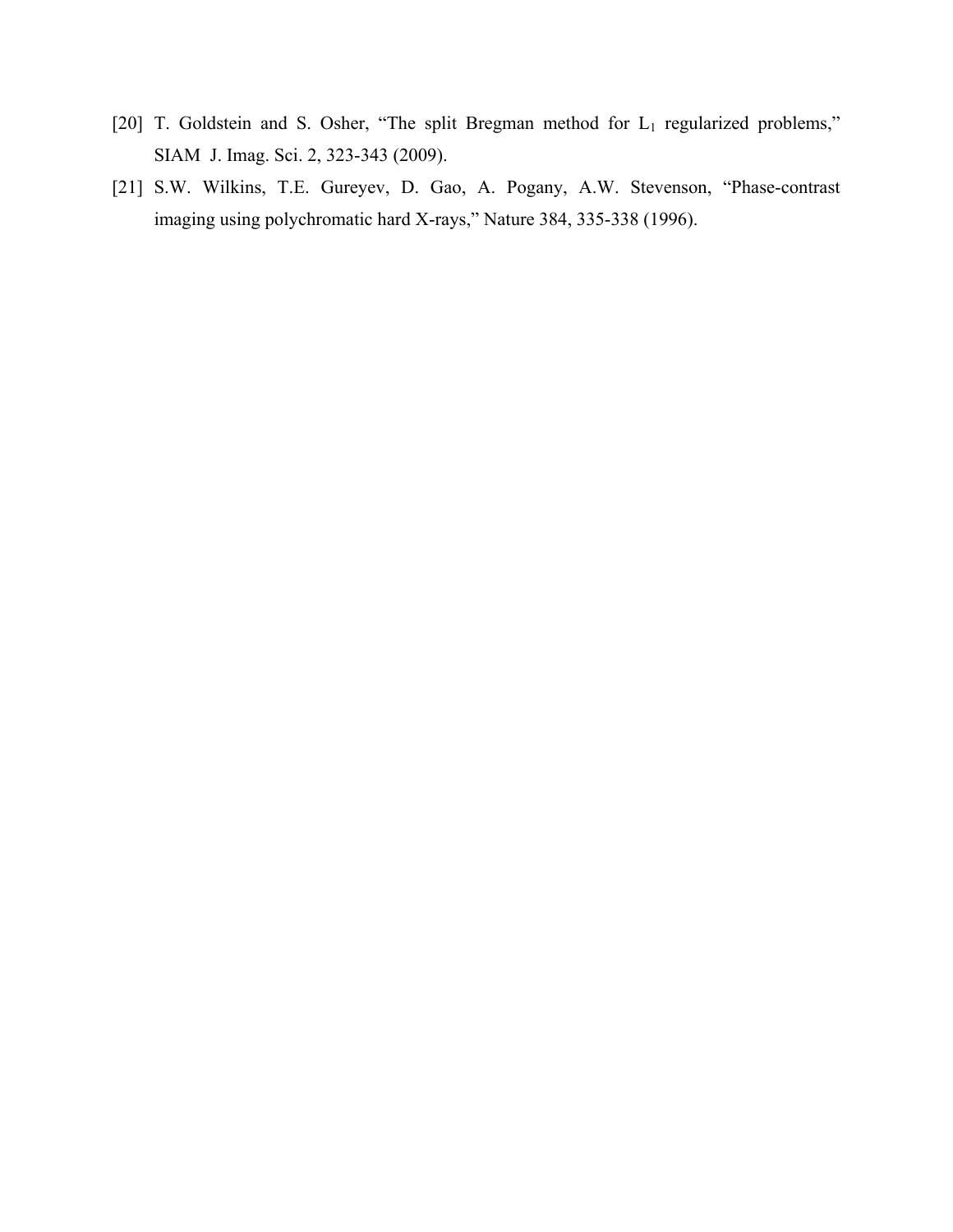

**Figure 1**. Sinogram of differential phase projection data